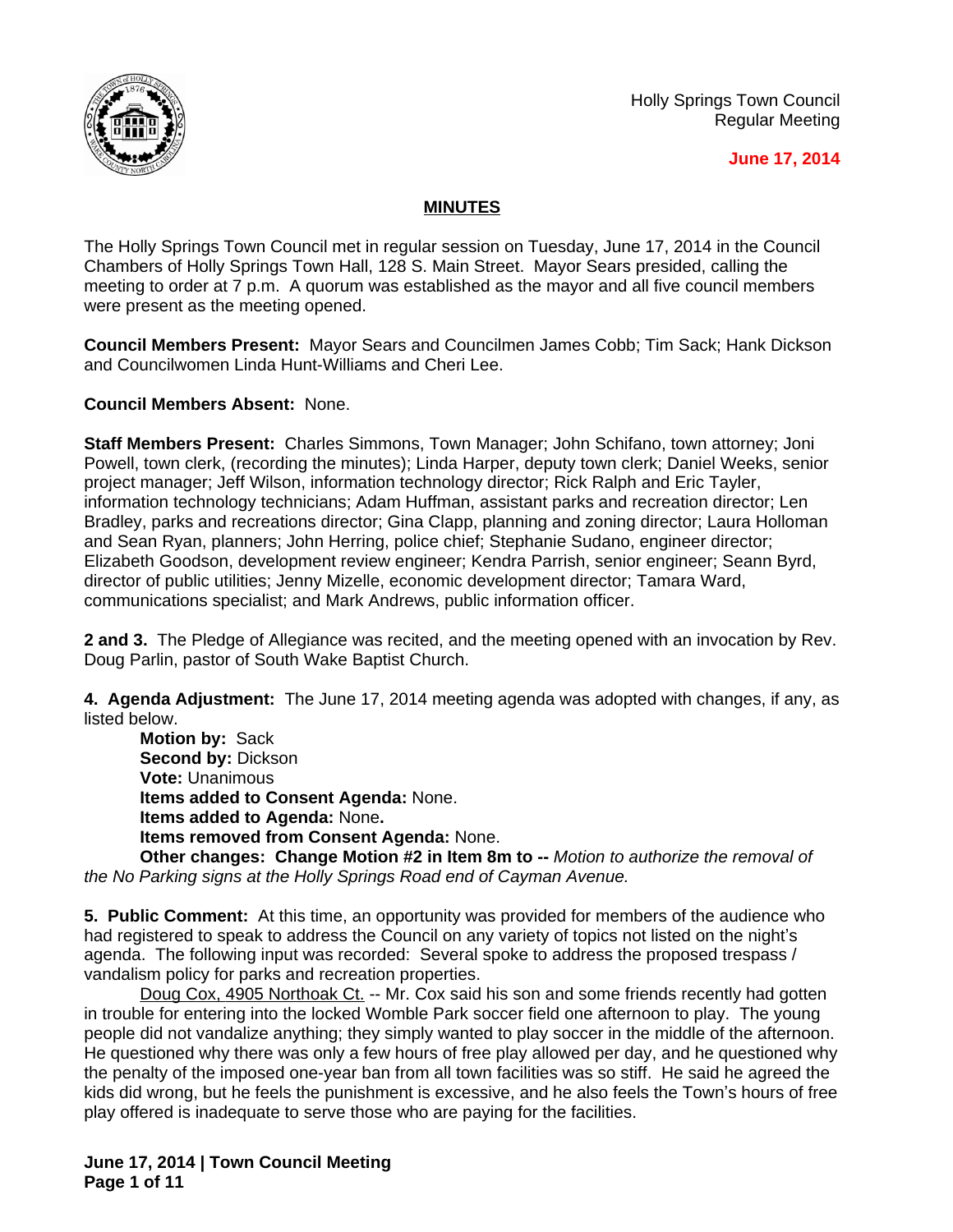Howard Babbitt, 4904 Northoak Ct. – Mr. Babbitt said his child also was involved in the same incident. Both parents said it was wrong for their children to jump the fence but he also questioned the penalty of a one-year ban. He said it was too excessive in his mind.

Mary Babbitt, 4904 Northoak Ct. – Ms. Babbitt said she also was upset that parents were not called. She said she felt like it could have been handled better by the parks and recreation staff. She said the children are sorry they did wrong but she also hoped that the public hours of the fields would be extended.

Young people -- The minors involved in the incident approached the podium to address the Council. Each of the young people apologized for doing wrong and said they understood that they should not have jumped the fence. Through a spokesman, they did say they felt the punishment was extreme.

Kathy Toma, 4912 Sunset Forest Circle – Ms. Toma is a parent and she said she is concerned that she was not contacted and that there has been no contact to the families from the Town since the event occurred. She said the only way she knew the children had gotten in trouble is that they were good enough children to come home and tell their parents. She also asked that the fields be open more hours for open play.

Brian Miller, HSHS soccer coach – Mr. Miller thanked his players for being good citizens. He addressed the Council to report that when the Town closes the HSHS fields (due to weather as a means of protecting the ground,) he calls to rent Womble fields and is charged full price. He also said the two hours for public play was not enough and it often was taken up by teams that have rented the fields. At those times, he said, the public is not allowed to play. He also said that much of the time, fields are closed because there is no one to man them. He said he has offered to man the fields if his students would be allowed to practice, but he has been told no and was told to use a small, lesser used field.

Alex Guess, 4901 Northoak Ct. - Mr. Guess addressed the Council on the same topic. He asked why the fields were not open more for taxpayers. He said there should be a policy in place that would teach young people a lesson but that used common sense.

Tom O'Brien, 5232 Lake Edge Drive – Mr. O'Brien addressed the Council to ask that a nonsmoking policy be initiated for all Town facilities, including outdoor parks and facilities. He asked that tobacco use be restricted from all parks and fields.

Lilly Solomon, 109 Braxberry Way – Ms. Solomon spoke on the issue of the trespass / vandalism policy. She said being able to play pick-up soccer freely is important so that children stay out of real trouble. She warned the Council that she comes from east Los Angeles and if young people don't have healthy activities to occupy their time, then they may turn to crime. She asked the Council for more free play time and that all the hours not be used for rentals.

**6a. New School Montessori Center Request –** Mr. Sheldon Clark, Adolescent Program Coordinator at The New School Montessori Center in Holly Springs addressed the Council to describe a new program being developed for students ages 12 to 15. He said in the coming year, the school will undertake a two-tiered study of southern Wake County and Holly Springs. In the study, students will be looking at the history of our community and considering ways in which that history shapes where and how we live today.

He said students also will be working with the town's business, government and spiritual communities in an effort to be better acquainted with our immediate social, political and economic surroundings.

Mr. Clark said his students are hoping to meet directly with members of government and business, so he is reaching out to the Town Council and the Chamber of Commerce with a presentation about the program. He said the objective is to help these young people learn as they move toward adulthood and expanding citizenship.

**Action:** None. For the Council's information only.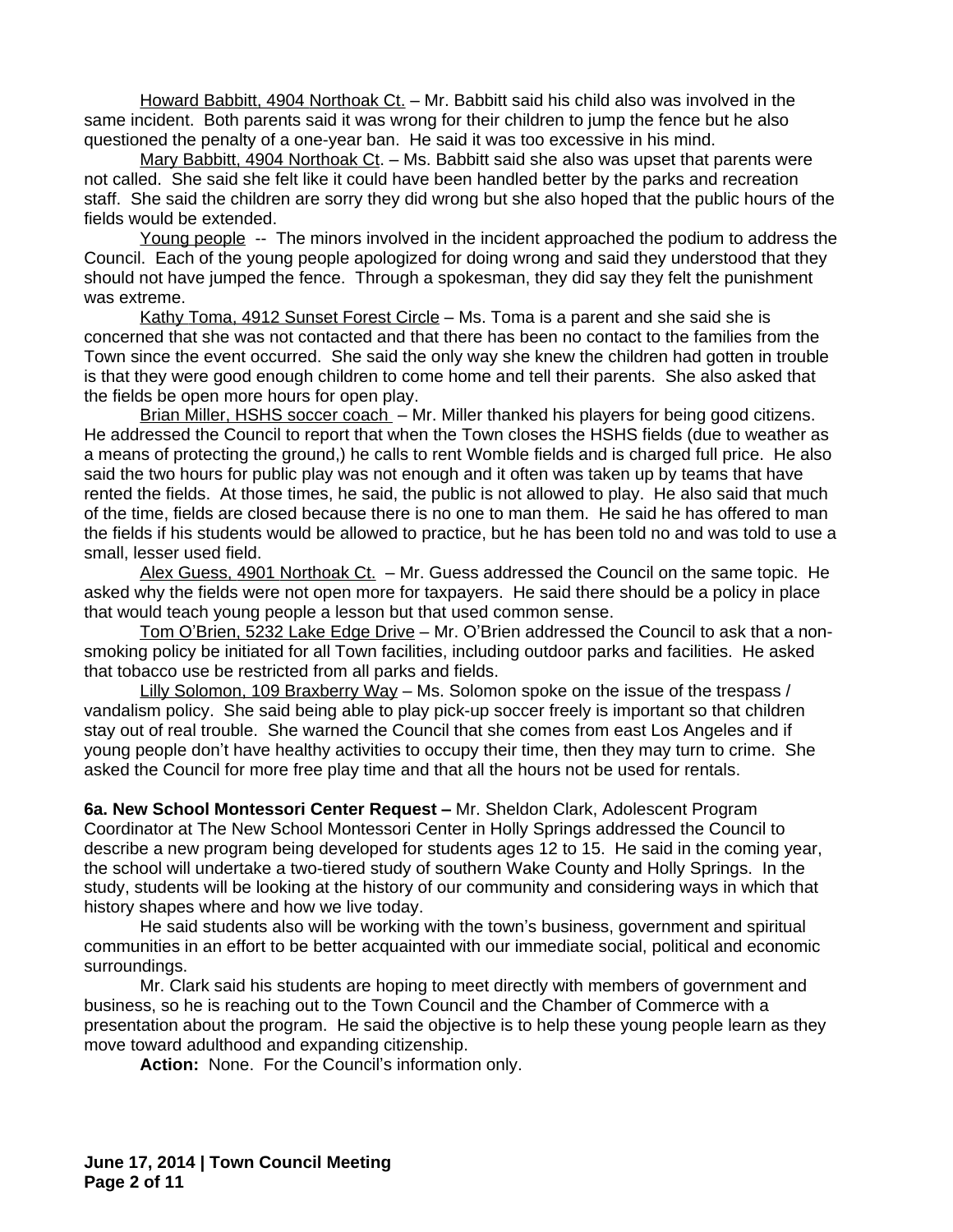**6b. Fiber Optic Network Project –** Mr. Wilson said the Town's municipal fiber network construction is complete. The network is expected to go online around June 17. Mr. Wilson presented information related to the network construction and the future usage.

**Action:** None. For the Council's information only.

**6c. Holly Springs High School Football Coach –** Councilman Hank Dickson introduced the new Holly Springs High School Hawks Football Coach Wayne Bragg.

Coach Bragg introduced himself to the community by saying a few things about the HSHS football program, the games and community support of fund raisers and game attendance.

For the past three years, Coach Bragg has served as Director of Athletics at Green Hope High School that was awarded the Wells Fargo Cup all three years for having the Best Athletic Program in North Carolina; and where the entire athletic program was ejection-free for the past two years.

Coach Bragg was a successful head football coach at Panther Creek from 2006 through 2011. He led the team from the start of school to Conference Championship and the 4AA Eastern Finals in four years; the 2010 team went 13-2, won the Tri-9 Championship, won the Mid-East Regional and played in the Eastern Championship. The last three years as head coach, Coach Bragg took his team to the playoffs and had a 21-6 record over the last two seasons.

In 2010, Coach Bragg was recognized as the North Carolina Preps Coach of the Year, and *The Cary News* named him Coach of the Year (from all sports) in 2010-11.

**Action:** None. For the Council's information only.

**7a. Public Hearing: Annexation Petition A14-03 –** Ms. Holloman said the Town has received a petition for voluntary annexation of 80.21 +/- acres located at 2908 Avent Ferry Road. The property owner is Avent Partners, LLC, and the propoerty is non-contiguous with city limits. She said the petition meets all the statutory requirements for annexation.

With that explanation completed, Mayor Sears opened the public hearing. The following comments were recorded:

Sawyer Manly, 2704 Avent Ferry Road – Mr. Manly is a nearby property owner who has somewhat of a homestead. He said he was opposed to the annexation because it would open the door to possible rezoning of the property and development.

Tommy Craven, representing the applicant - Mr. Craven said the annexation meets the statutory requirements for annexation.

Councilwoman Williams asked how far away the neighbors were from the subject property.

Mr. Manly said his was about 1,000 feet away. He responded to a question that the 1,000 feet was in woods owned by Duke Energy.

There being no further comments, the public hearing was closed.

**Action:** The Council approved a motion to adopt Annexation Ordinance A14-03 annexing 80.21 -/+ acres owned by Avent Partners, LLC, and more particularly described as Wake County PIN: 0638.03-12-2866, into the corporate limits of the Town of Holly Springs.

**Motion by**: Sack **Second by**: Dickson **Vote**: Unanimous.

*A copy Annexation A14-03 is attached to these minutes.*

**7b. Public Hearing: Rezoning Petition 14-REZ-05 –** Mr. Ryan said the Town has received a request to rezone 80.21 acres located on either side of Avent Ferry Road from R-30: Residential upon annexation to R-10 CU: Residential Conditional Use.

He said while the property is not within the Town of Holly Springs town limits at the time of application, the property was annexed in the previous agenda item. Upon annexation, Mr. Ryan said, the property was zoned R-30: Residential in accordance with the rules and regulations of the Unified Development Ordinance.

**June 17, 2014 | Town Council Meeting Page 3 of 11**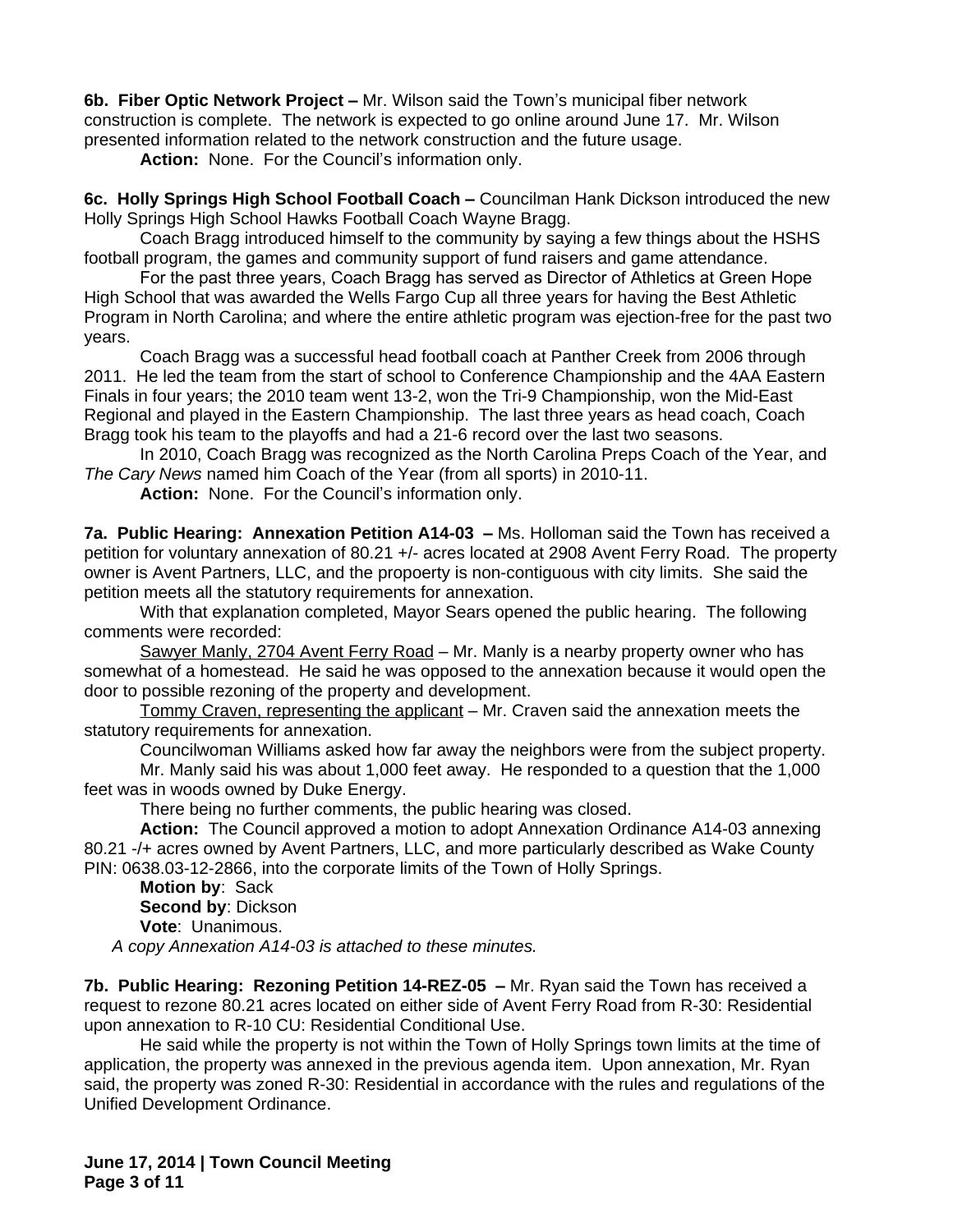The property is located approximately halfway between the current edge of Town limits at the proposed Union Ridge subdivision and the intersection of Avent Ferry Road with New Hill Holleman Road/Rex Road.

As a conditional use zoning district, the property owner has offered the following conditions to ensure that the proposed zoning will be in keeping with the comprehensive plan:

- 1. Gross residential density will not exceed 1.75 units per acre.
- 2. The minimum lot size north of Avent Ferry Road will not be less than 12,000 square feet. The minimum lot size south of Avent Ferry Road will not be less than 10,000 square feet.
- 3. The average lot size for the entire project will not be less than 12,000 square feet.
- 4. Each house shall provide at least a standard two car garage.
- 5. Vinyl siding shall be prohibited, except for accent elements of the façade, limited to 20% of the total façade area.
- 6. House foundations shall show at least twelve inches vertically of brick or stone veneer over the entire foundation.

He said the zoning conditions are offered by the property owners to be placed on the property and are not required by the Town. A Conditional Use District allows the petitioner to place specific conditions on the property that are more restrictive than the minimum zoning regulations in the Town's Unified Development Ordinance. Once a petitioner has placed such conditions with the zoning map change request, they cannot be removed or modified to reduce the restriction. During the review and consideration process the petitioner may add additional conditions or make the proposed conditions more restrictive; however, additional conditions or regulations cannot be added to the petition by the planning board or town council, nor can either board request additional conditions.

Mr. Ryan said the planning board, in reviewing the request, discussed whether an R-10 zoning district at this location was appropriate given the low density comprehensive plan designation. There was some discussion as to whether R-15 zoning would be more appropriate. Staff explained that the conditions offered by the applicant would have the same net result.

Mr. Ryan said the planning board questioned the applicant as to why an R-15 zoning designation was not requested for this property. The applicant explained that topographical features of the site and market demand influenced their request for R-10 zoning.

After review, the planning board approved a motion to recommend approval of the rezoning request.

The request with conditions would be in keeping with the comprehensive plan, Mr. Ryan said.

With that explanation completed, Mayor Sears opened the public hearing. The following comments were recorded:

Sawyer Manly, 2704 Avent Ferry Road – Mr. Manley is opposed to the rezoning. He said he feels the property should remain undeveloped so he can continue to enjoy his isolated rural lifestyle nearby. He suggested that the zoning remain at even lesser density, like the R-30 that is assigned at annexation.

Susan Manly, 2704 Avent Ferry Road – Ms. Manly said that there is double the traffic on Avent Ferry Road since she and her husband purchased their property. She said she feels schools may not be to handle the added burden of as many as 140 new homes. She said she felt like it was time for growth and development to stop.

There being no further comments, the public hearing was closed.

**Action #1:** The Council approved a motion to accept the following statement as being true: *"The requested zone map change from R-30 to R-10CU is consistent with the Holly Springs Ten Year Comprehensive Growth Plan since the Future Land Use Plan Map indicates this property as Low Density Residential (maximum density of 2 units/acre) and the R-10 CU: Residential Conditional Use District sets the maximum allowed density at 1.75 units/acre."*

**Motion by**: Williams **Second by**: Sack **Vote**: Unanimous.

**June 17, 2014 | Town Council Meeting Page 4 of 11**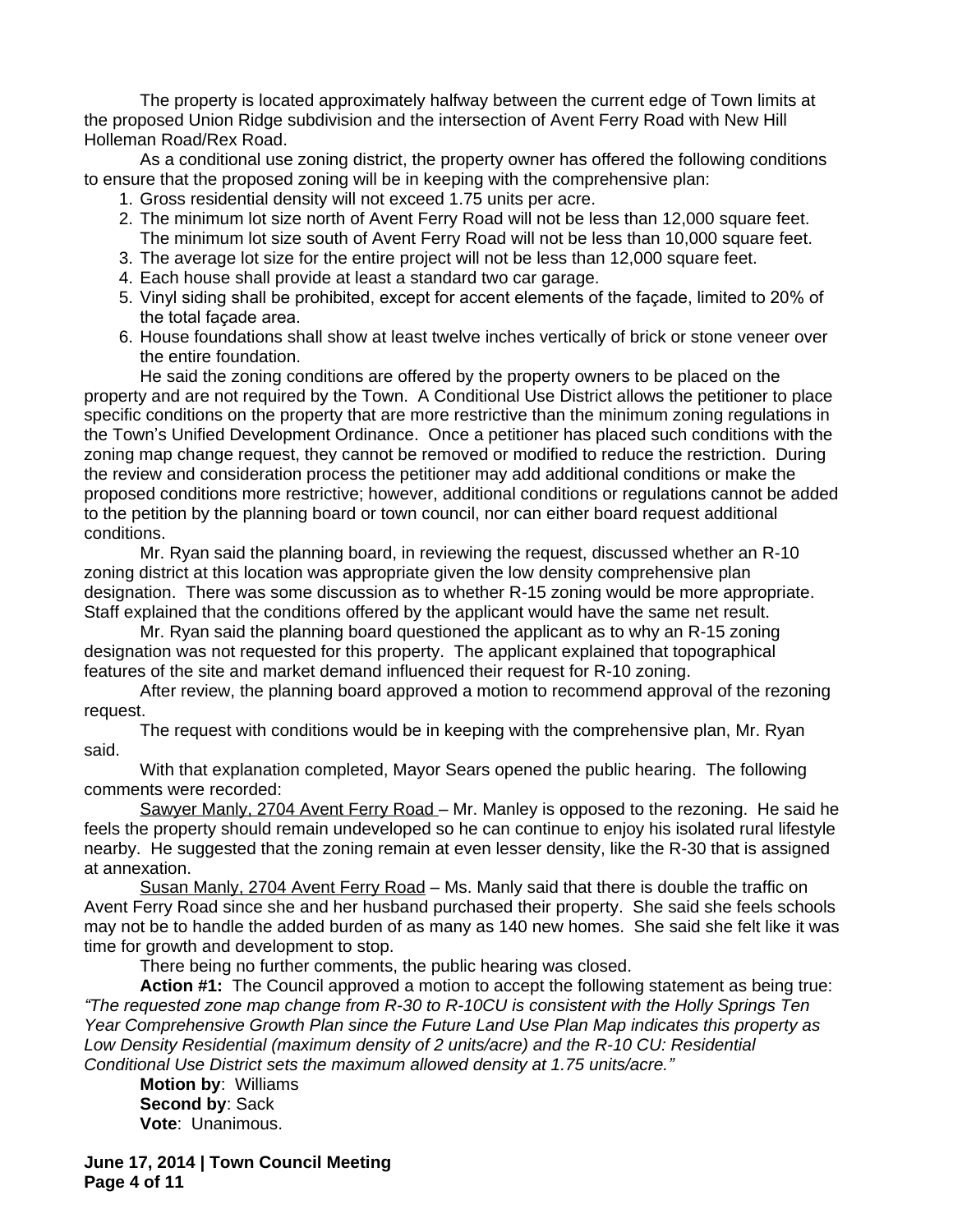**Action #2:** The Council approved a motion to adopt ordinance 14-REZ-05 to approve and enact zone map change petition #14-REZ-05 to change the zoning of 80.21 acres of Wake County PIN # 0638122866 from R-30: Residential to R-10 CU: Residential Conditional Use, as submitted by Kolter Land, with the following conditions as offered by the property owner:

- 1) Gross residential density will not exceed 1.75 units per acre.
- 2) The minimum lot size north of Avent Ferry Road will not be less than 12,000 square feet. The minimum lot size south of Avent Ferry Road will not be less than 10,000 square feet.
- 3) The average lot size for the entire project will not be less than 12,000 square feet.
- 4) Each house shall provide at least a standard two car garage.
- 5) Vinyl siding shall be prohibited, except for accent elements of the façade, limited to 20% of the total façade area.
- 6) House foundations shall show at least twelve inches vertically of brick or stone veneer over the entire foundation.

**Motion by**: Williams **Second by**: Sack

**Vote**: Unanimous.

*A copy* Rezoning Petition 14-REZ-05 *is attached to these minutes.*

**7c. Public Hearing: Rezoning Petition 14-REZ-06 –** Ms. Holloman said the Town has received a request to conditionally rezone a parcel totaling 0.11 acres from R-20: Residential to BT-CU: Business & Technology Conditional Use. The property is located on Newspaper Way and is adjacent to G.B. Alford Highway. This property was unintentionally left out of a rezoning earlier this year that rezoned the parcel to the west of this parcel to Business & Technology district. The intent of this rezoning request is to create consistency with these parcels as seen through consistent zoning conditions for the parcels and to eliminate residential zoning within the boundaries of Holly Springs Business Park.

She said also as a part of this zone map change request, the petitioner has requested a waiver of Unified Development Ordinance requirements to disturb the required 50-foot undisturbed buffer along G.B. Alford Highway. This parcel is a small strip of land to the east of a current development plan under review that will be used for a relocated power line that currently runs through the adjacent parcel and also will be future additional right-of-way for the widening of G.B. Alford Hwy (NC 55 Bypass) and is otherwise unbuildable.

The adjacent property will be required to provide the required screening from G.B. Alford Highway with their perimeter yard landscape plan.

She said the petitioner has requested the following conditions be placed on the property:

- 1. Exclude the following uses:
	- Communication Relay Tower;
	- Non-municipal; sewage treatment plant;
	- Non-municipal utility substation;
	- Non-municipal water treatment plant;
	- Storage tanks non-hazardous;
	- Kennel with outdoor runs;
	- Electric transmission and distribution;
	- Electric relay station;
	- Automotive sales and service.

She said the zoning conditions are offered by the property owners to be placed on the property and are not required by the Town. A Conditional Use District allows the petitioner to place specific conditions on the property that are more restrictive than the minimum zoning regulations in the Town's Unified Development Ordinance. Once a petitioner has placed such conditions with the zoning map change request, they cannot be removed or modified to reduce the restriction. During the review and consideration process the petitioner may add additional conditions or make the proposed conditions more restrictive, however, additional conditions or regulations cannot be added

## **June 17, 2014 | Town Council Meeting Page 5 of 11**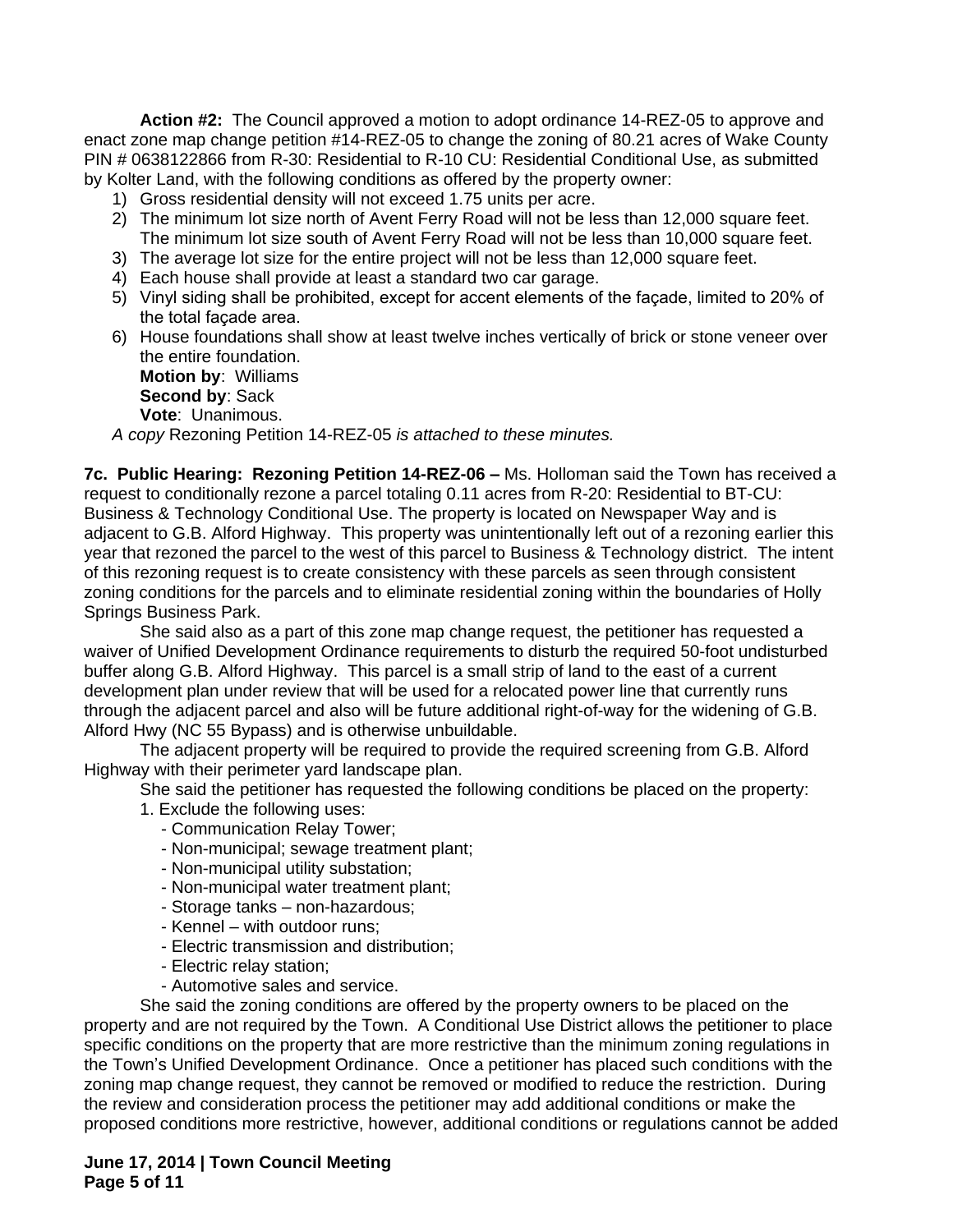to the petition by planning board or town council, nor can either board request additional conditions.

With that explanation completed, Mayor Sears opened the public hearing. The following comments were recorded:

Don Mizelle, Longleaf Development - Mr. Mizelle addressed the Council to answer the question as to why permission to disturb the buffer. He said the developer wants to do some grading on the property in the process of moving a power line.

There being no further comments, the public hearing was closed.

**Action 1:** The Council approved a motion to make and accept the findings of fact to be recorded in the minutes for a waiver of regulations of UDO Section 7.06, D., 4., b Buffer Requirements to allow for a waiver for the undisturbed buffer requirement in association with zone map change petition #14-REZ-06 Alminta rezoning.

A petition for a waiver of regulations of UDO 7.06, D., 4., b**.** relief of undisturbed buffer requirement may only be granted upon the presentation of sufficient evidence to enable a written determination that:

- (1) The granting of the waiver will not be detrimental to public safety, health or welfare or injurious to other property;
- (2) Conditions upon the request for a waiver are unique to the property for which a waiver is sought and are not applicable generally to other property;
- (3) Because of the particular physical surroundings, shape or topographical conditions of the specific property involved, a particular hardship to the owner would result, as distinguished from a mere inconvenience, if the strict letter of these regulations is not carried out;
- (4) The waiver will not contravene the provisions of this UDO or the Comprehensive Plan; and
- (5) Where the waiver impacts on the design, construction or maintenance obligations of public facilities, that the appropriate public agency has reviewed and approved the proposed development in writing and the subdivider has submitted a copy of such approval.

**Motion by**: Cobb **Second by**: Sack **Vote**: Unanimous.

**Action 2:** Having made findings of fact that the petition meets the requirements to be granted a waiver of regulations of UDO Section 7.06, D., 4., b Buffer Requirements made a motion to allow for a waiver for the undisturbed buffer requirement in association with zone map change petition #14-REZ-06 Alminta rezoning.

**Motion by**: Cobb **Second by**: Dickson **Vote**: Unanimous.

**Action 3:** The Council approved a motion to accept the following statement as being true: *"The requested zone map change from R-20: Residential to BT: Business & Technology is consistent with the Vision Holly Springs Comprehensive Plan since the Future Land Use Plan Map indicates this property as Business Park and the Business & Technology District allows for a variety of 'clean' industry uses."*

**Motion by**: Cobb **Second by**: Dickson **Vote**: Unanimous.

**Action 4:** The Council approved a motion to adopt ordinance 14-REZ-06 to approve and enact zone map change petition #14-REZ-06 to change the zoning of .11 acres of Wake County PIN # 0649439189 from R-20: Residential to BT-CU: Business & Technology Conditional Use as

**June 17, 2014 | Town Council Meeting Page 6 of 11**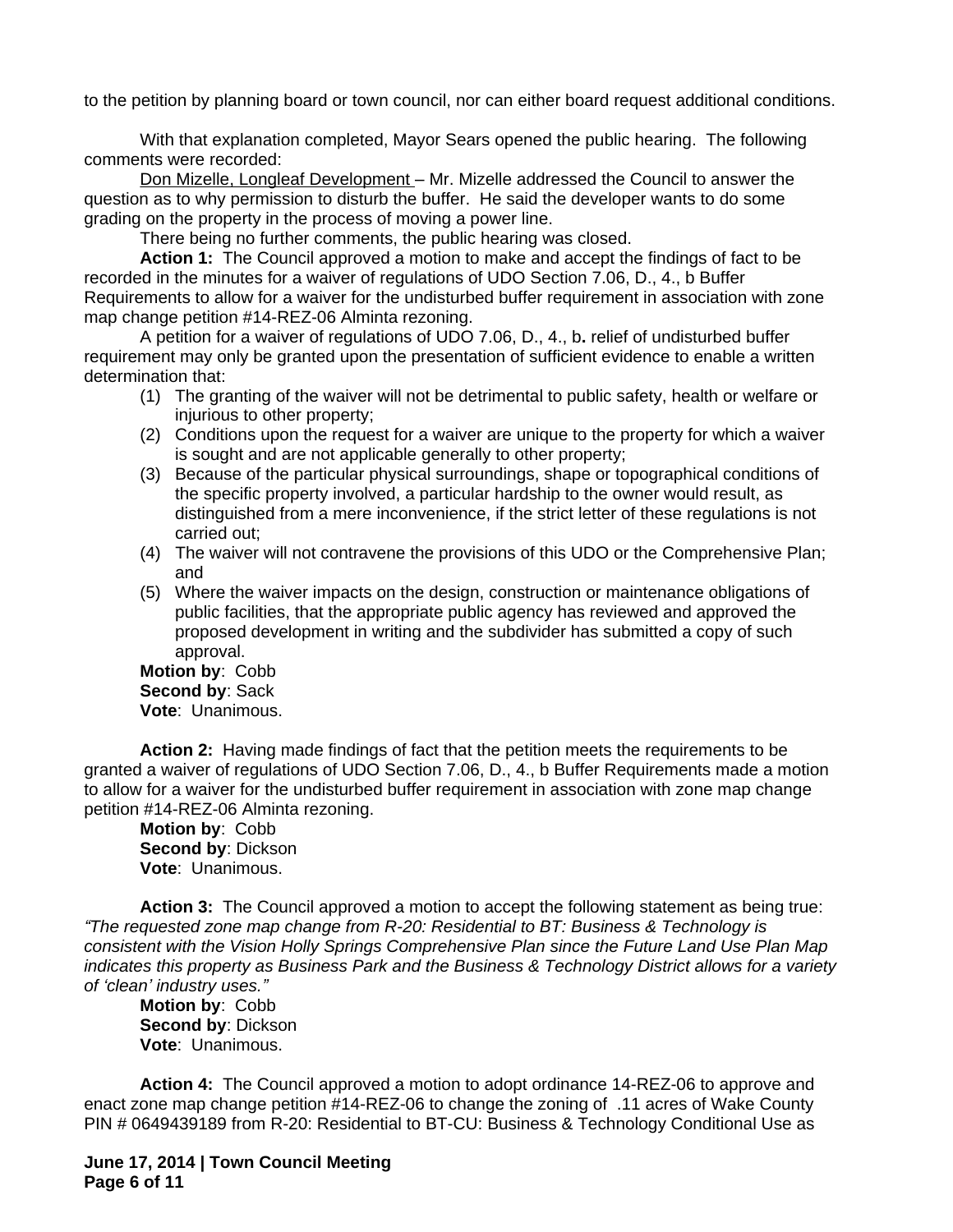submitted by Longleaf Development Services with the following conditions offered by the petitioner:

- 1. Exclude the following uses:
	- Communication Relay Tower;
	- Non-municipal; sewage treatment plant;
	- Non-municipal utility substation;
	- Non-municipal water treatment plant;
	- Storage tanks non-hazardous;
	- Kennel with outdoor runs;
	- Electric transmission and distribution;
	- Electric relay station;
	- Automotive sales and service.

**Motion by**: Cobb

**Second by**: Dickson

**Vote**: Unanimous.

*A copy* Rezoning Petition 14-REZ-06 *is attached to these minutes.*

**7d. Public Hearing: Rezoning Petition 14-REZ-07 –** Mr. Ryan said the Town has received a request for a zone map change for two properties at 212 Avent Ferry Road, located south of the intersection of Avent Ferry Road and W. Ballentine Street. The Town of Holly Springs owns one of the properties – a narrow piece of land is adjacent to Avent Ferry Road. The applicant is requesting to rezone both properties from R-15: Residential to TV: Town Village. The properties are located within the Village District Area Plan and the requested TV: Town Village zoning district is consistent with the Mixed Use land use designation.

With that explanation completed, Mayor Sears opened the public hearing. The following comments were recorded: None.

There being no comments, the public hearing was closed.

**Action #1:** The Council approved a motion to accept the following statement as being true: *"The requested zone map change from R-15: Residential to TV: Town Village is consistent with the Vision of Holly Springs Comprehensive Plan since the Future Land Use Plan and the Village District Area Plan indicate this property as Mixed Use and the TV: Town Village district allows for a wide range of commercial, business, and residential land uses."*

**Motion by**: Sack **Second by**: Cobb **Vote**: Unanimous.

**Action #2:** The Council approved a motion to adopt ordinance 14-REZ-07 to change the zoning of Wake County PIN # 0649819169 and 0649910188 from R-15: Residential to TV: Town Village as submitted by Longleaf Development Services.

**Motion by**: Dickson **Second by**: Cobb **Vote**: Unanimous.

*A copy* Rezoning Petition 14-REZ-07 *is attached to these minutes.*

**8. Consent Agenda:** The Council approved a motion to approve all items on the Consent Agenda. The motion carried following a motion by Councilman Sack, a second by Councilman Cobb and a unanimous vote. The following actions were affected:

8a. Minutes – The Council approved minutes of the Council's special meeting held May 19, a continued meeting held on May 21 and a regular meeting held on June 3, 2014.

8b. Budget Amendment Report – The Council received monthly report of amendments to the FY 2013-14 budget approved by the town manager. *A copy of the budget amendment report is attached to these minutes.*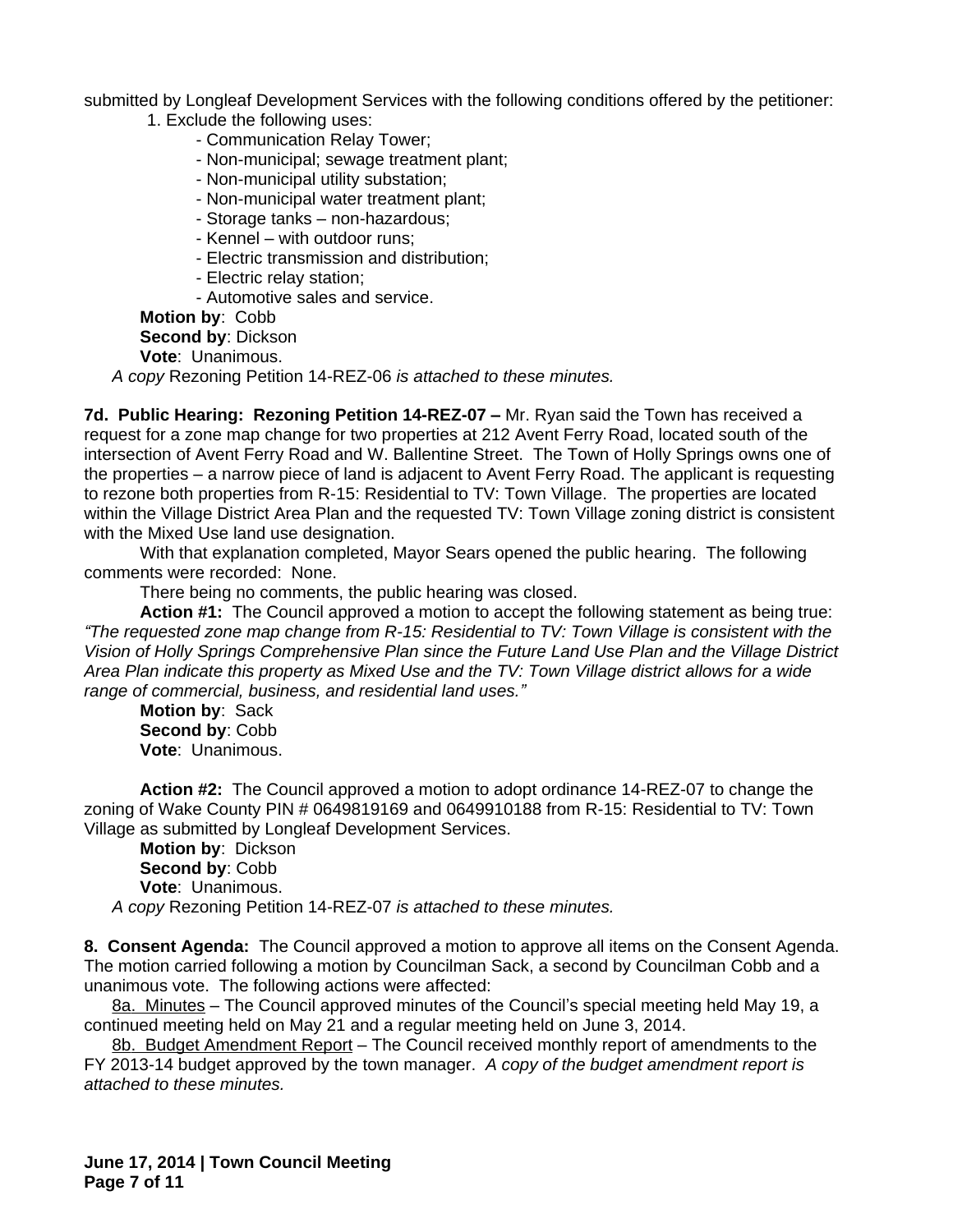8c. Resolution 14-13, Surplus Property -- The Council adopted Resolution 14-13 declaring certain personal property surplus to the needs of the town. *A copy of Resolution 14-13 is attached to these minutes.*

8d. Stonemont pump station – The Council approved a site plan amendment for the Stonemont pump station.

8e. Sugg Farm Events Contracts - The Council approved to enter contracts with Populate Productions and 919 Beer for the rental of Sugg Farm for their respective events.

8f. 2014 Street Improvements Projects - The Council approved to enter a contract in the amount of \$12,570 with Withers and Ravenel for construction administration of the 2014 Street Improvements project.

8g. Avent Ferry Road and G. B. Alford Highway Traffic Study - The Council approved to enter into a contract with Kimley-Horn and Associates in the amount of \$10,000, at the cost of Rex Healthcare, to revise a traffic impact analysis being conducted at the intersection of Avent Ferry Road and G.B. Alford Highway.

8h. Plan Approval Extension – The Council approved to grant a six-month plan approval expiration date extension to Jan. 1, 2015 for 07-DP-16-A01 HPC Flex Phase 1 and 08-DP-12 Shoppes at Woodcreek Phase III as requested.

8i. Vaughan Tract IRA - The Council approved to enter into an amended Infrastructure Reimbursement Agreement with the developer of the Vaughan Tract.

8j. Budget Amendment, \$27,200 – The Council adopted an amendment to the 2013-2014 budget in the amount of \$27,200 to purchase a new bucket truck.

8k. Gable Ridge Culvert - The Council approved funding in the amount of \$5,000 for the Public Works Department to provide necessary repairs to the Gable Ridge culvert.

8l. Gable Ridge Culvert Analysis – The Council approved enter a contract with Sungate Design Group, P.A. in the amount of \$7,500, and to approve funding in the amount of \$8,250 (including contingency) for an engineering analysis of the Gable Ridge culvert.

8m. Cayman Avenue Pedestrian Improvement Project Motion #1 – The Council approved funding in the amount of \$25,000 (including contingency) for the construction of the Cayman Avenue Pedestrian Improvement project by the Public Works department.

8m. Cayman Avenue Pedestrian Improvement Project Motion #2 – The Council approved a motion to authorize the removal of the No Parking signs at the Holly Springs Road end of Cayman Avenue.

8n. Stonemont IRA – The Council approved enter into a renewed Infrastructure Reimbursement Agreement with the developer of Stonemont for the over-sizing of gravity sewer lines and a pump station.

**9a. Trespass / Vandalism Policy -** Mr. Bradley addressed the Council to explain the limited free play. He said when fields are rented, one quadrant is always left open for public play.

Of the incident, Mr. Bradley said the gate was locked, but there was open play field space at the lower soccer field. He added that the Hunt Center was open and the kids could have checked there first and would have found out that the gate was scheduled to open in about an hour.

He told the Council that the aim of the department is not to punish good kids but to have a policy in place that helps curb real vandalism. He reported that the Town continually is faced with vandalism repair that is expensive and avoidable. He noted that the parks management team prepared the proposed trespass/vandalism policy to address this issue and not in response to the recent event.

Councilman Sack said the repeated note during public comment was that there is such a limited time when the public can use the nice synthetic turf fields. He said that those hours should be expanded.

Mr. Simmons said the Town's new fiber optic capabilities could provide monitoring of the field via web cam without a staff member's having to man the field. That might provide the opportunity for expanded hours.

**June 17, 2014 | Town Council Meeting Page 8 of 11**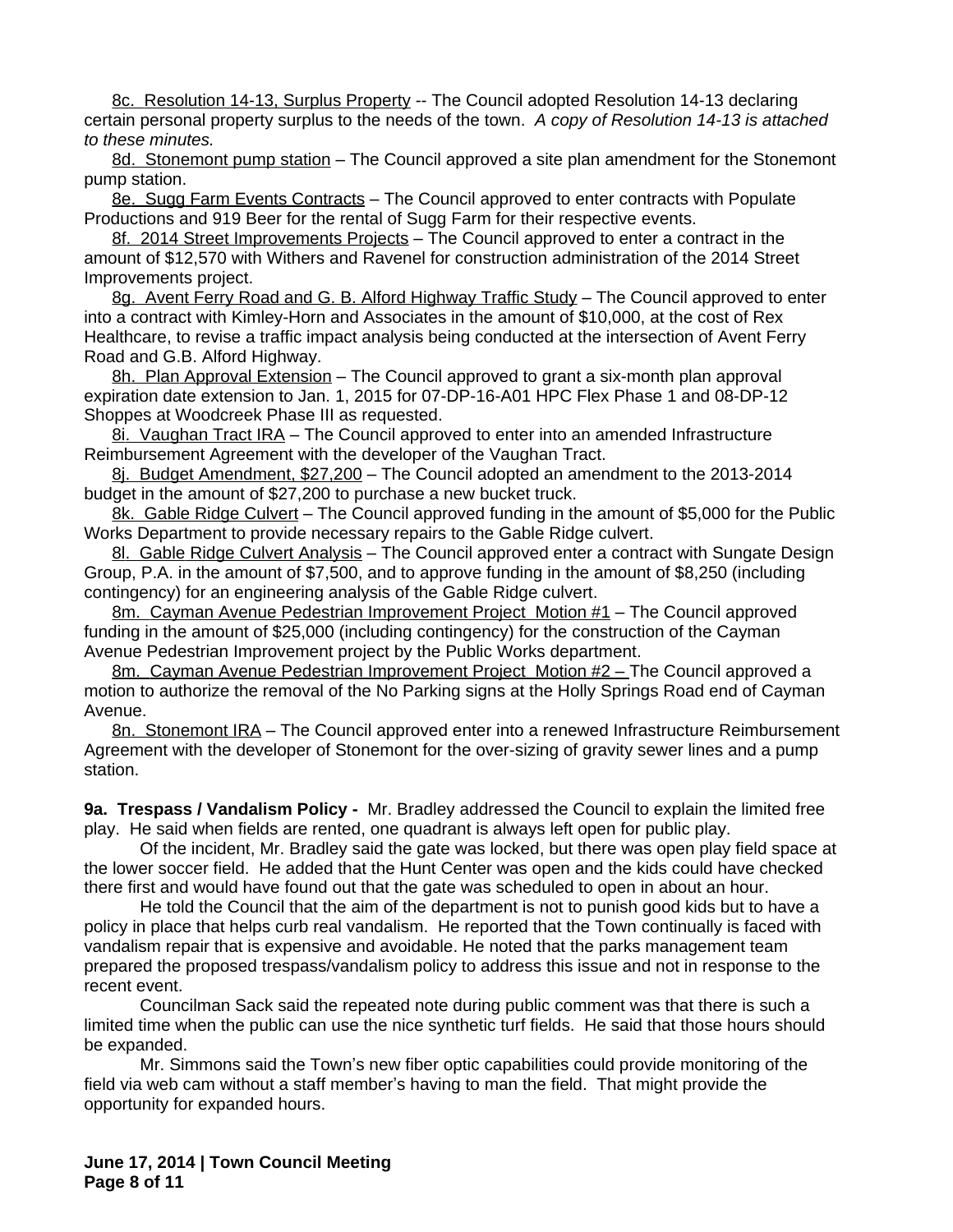Council members asked about the sharing of photos among facilities, and Mr. Bradley emphatically said that this did not happen. He said he did not know where that information came from but it was not true.

Council members said they felt parents should be notified in the case of minors. They also said they did not agree with the review panel as suggested in the proposed policy but that the parents and parks and rec staff be involved in reviewing the cases with the minor offenders.

Mr. Bradley pointed out that the kids were given only a verbal warning and that no disciplinary action was taken. If the case had been otherwise, parents would have been notified promptly, he said.

Council also suggested improved signage to let people know there are options if the gates are locked. Councilman Sack suggested that the Council table action until another draft of the proposed policy could be prepared.

There was a consensus among the Council that the existing policy be suspended against the subject minors that staff should come back before Council with a policy.

**Direction:** The Council deferred action and directed that a comprehensive policy be drafted for consideration by the Council.

**9b. West Side Sewer System Study -** Ms. Parrish said the scope of work described in the proposal from Diehl & Phillips in agenda packets is critical for the planning and maintenance of the sewer system for the west side of town.

The work would include estimating each basin's build-out flow and the capacity remaining in the existing lines to predict what improvements are, or will be, necessary. This work also would look at the estimated cost of the improvements and what future year they would need to be constructed.

She said this information is crucial for maintaining infrastructure to support growth, for the CIP document, and for planned budgeting from the sewer reserves. Once we have a base study completed we will have it updated as necessary.

She said this type of study was completed for the east side of town a few years back and has been essential for sewer capital project planning.

**Action:** The Council approved a motion to enter into a contract with Diehl & Phillips in the amount of \$68,180 for the west side sewer system study.

**Motion by**: Williams **Second by**: Cobb **Vote**: Unanimous.

**9c. Utley Creek Environmental Work --** Ms. Sudano said that on Feb. 18, the Town Council approved entering into a contract with CH2MHill. This contract was for consulting work including the preparation of an environmental assessment/application to the State supporting the Town's request to leave the Utley Creek Wastewater Treatment Plant discharge at its current location. This work is underway.

As part of the work underway, both the Town and CH2MHill staff met with the North Carolina Department of Environment and Natural Resources to develop and discuss a work plan for this project. NCDENR wanted the Town to perform additional monitoring and modeling work to support the request to leave the discharge where it is located. The proposal is to add both of those tasks to the contract approved in February.

**Motion:** The Council approved a motion to enter an agreement with CH2MHill in the amount of \$49,172 for additional Utley Creek environmental work.

**Motion by**: Dickson **Second by**: Cobb **Vote**: Unanimous.

**9d. North Main Athletic Complex Phase 2 --** Mr. Bradley said that since the Council's workshop in May on the bids received for North Main Athletic Complex Phase 2, there have been many meetings and maneuvers to get the project accomplished within a reasonable budget and time

**June 17, 2014 | Town Council Meeting Page 9 of 11**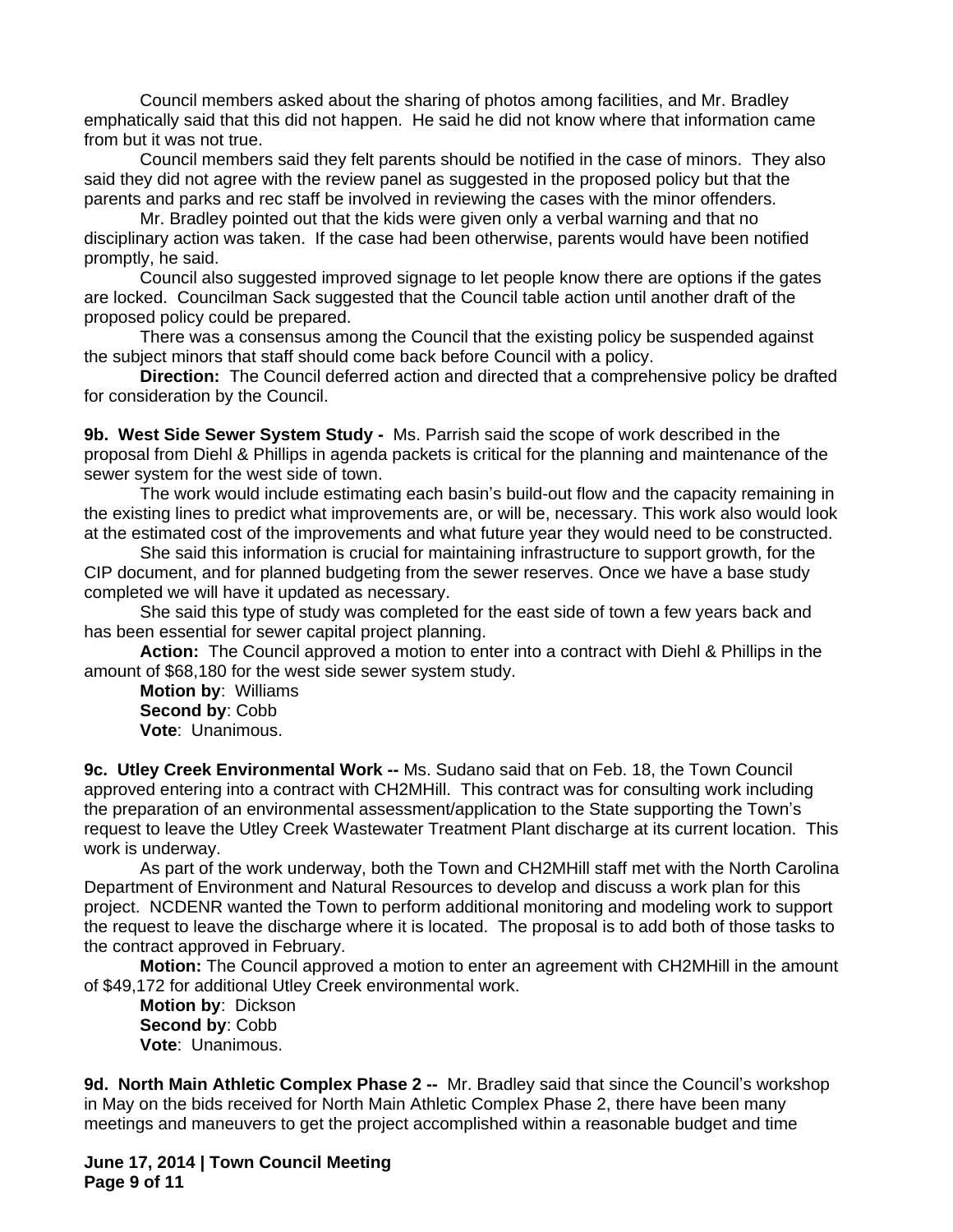frame as directed by Council.

Mr. Bradley said that staff has continued negotiating with T.A. Loving for the purpose of value engineering the stadium project, as well as asking the company to review and reconsider some of the unit pricing initially submitted (i.e., concrete.) Given this additional time, it was our objective to continue working with our consultants and the low bidder for the purpose of reducing the overall construction cost of the stadium, while retaining much of the character and features envisioned for the facility. We feel that we have in significant measure accomplished these objectives.

Mr. Bradley said the original bid for the stadium was \$9.690 million and the adjusted total is now \$8.183 million. This figure is about \$1.5 million lower and excludes lighting, transportation upgrades and contingency, which we have always planned to manage via separate contracts. Also left out of the contract are the beer garden, Main Street enhancement streetscape and an extra set of restrooms. Council also may recall we moved all site grading to the Phase 1 contractor as a cost savings measure, Mr. Bradley said.

**Motion:** The Council approved a motion to award a contract for construction of the North Main Athletic Complex Phase 2 to low bidder T.A. Loving Construction, subject to the review, revision and approval of the Town Attorney and Town Manager.

**Motion by**: Dickson **Second by**: Williams **Vote**: Unanimous.

**10. Other Business:** Mayor Sears reported on the War on Terrorism memorial dedication; he commented on pedestrian crosswalks; and he reported that Novartis has received its FDA accreditation and now is shipping flu vaccine out from the facility.

Councilman Sack said he is frustrated at those who criticize on social media without checking the facts.

Councilman Sack asked if there has been any news from NCDOT about possible repairs to New Hill Road, the surface of which is eroding dramatically.

Ms. Sudano was glad to report that N.C. Secretary of Transportation Tata had visited Holly Springs and staff took the opportunity to drive him down that particular piece of roadway.

**11. Manager's Report:** Mr. Simmons reported on the upcoming Independence Day celebration at Sugg Farm Park.

**12. Closed Session:** The Council approved a motion to enter Closed Session, pursuant to North Carolina General Statute 143-318.11(a)(3) to discuss terms of a construction contract that remain to be negotiated with T.A. Loving Construction for the North Main Athletic Complex Phase 2 project.

**Motion by:** Dickson **Second by:** Sack **Vote:** Unanimous

## *General Account of Closed Session – June 17, 2014.*

In general, Council received a report from the town attorney on the timing of contracts let and the securing of financing in the North Main Athletic Complex project. He explained the various scenarios with the board. The Council then approved a motion to return to open session. *-- End of General Account*

**13. Adjournment:** There being no further business for the evening, the June 17, 2014 meeting of the Holly Springs Town Council was adjourned.

Respectfully Submitted on Tuesday, July 1, 2014.

**June 19, 2014 Meeting**  $\sqrt{\mu}$